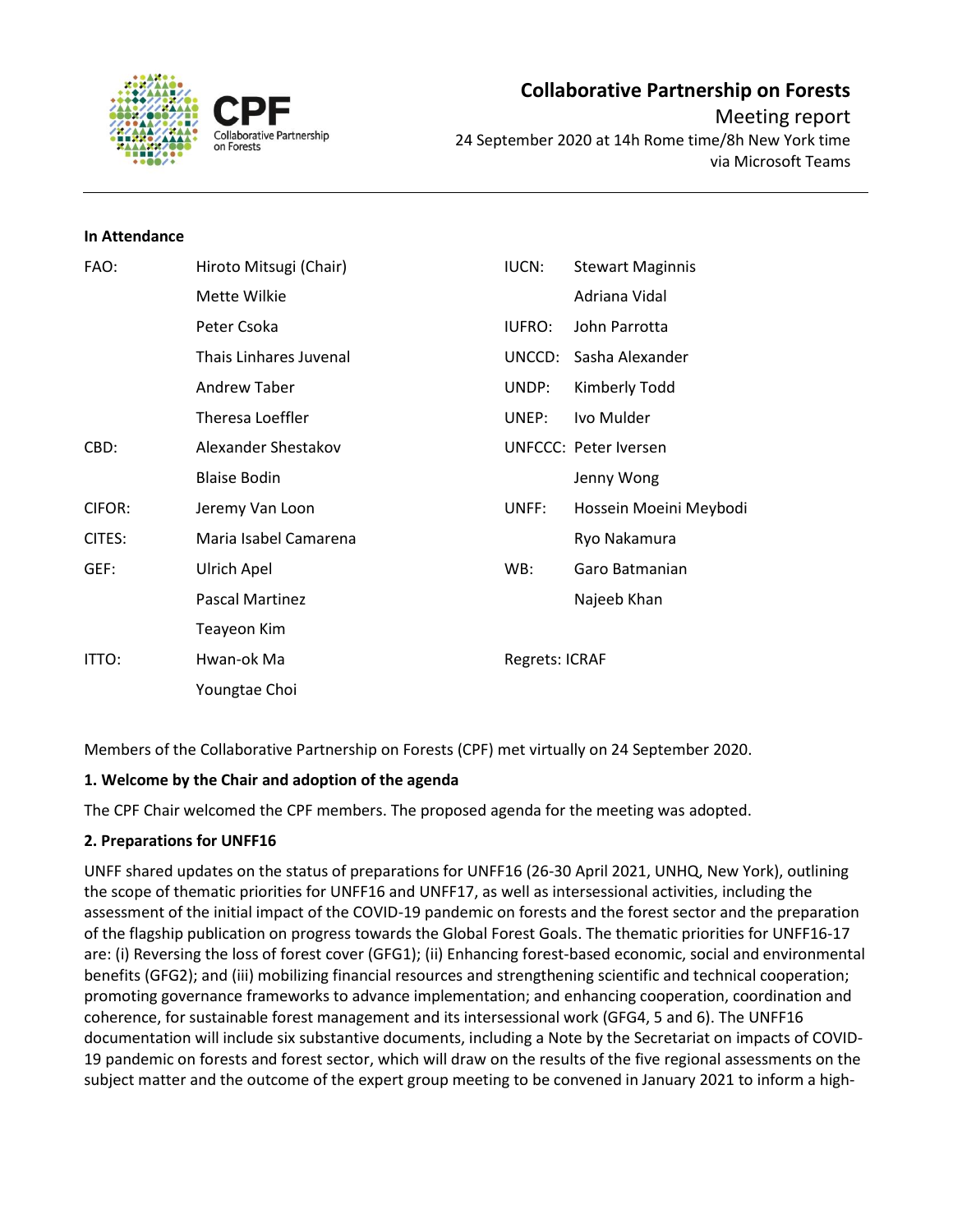level panel discussion on this matter to be held during UNFF16. Inputs from partners and stakeholders, including CPF members, will be solicited in due course for inclusion in the relevant respective documents.

### **Key actions to be taken:**

- UNFF will continue to share updates on its intersessional activities and preparations for UNFF16 with members as they become available;
- UNFF will solicit inputs from CPF members for inclusion in the relevant UNFF16 documentation.

## **3. Follow-up on the outcome of the July CPF meeting**

### a. Follow-up actions on CPF's role in the COVID-19 crisis- discussion on the draft CPF COVID-19 statement

Following the Chair's introduction of the draft CPF COVID-19 joint statement with members' written comments, members explored possible approaches to reflect members' comments and provided suggestions to highlight a role of forests and the CPF in the recovery efforts in the statement.

Main suggestions and proposals made during the meeting included: use of concepts and terminologies such as "forests", "sustainable forest management" or "nature-based solutions" rather than "forestry" in the title of the statement to highlight and encompass wide-ranging impacts of COVID-19 on forests and contributions of forests to efforts to build back better, including in the context of an one health approach to the recovery; integration of a stronger focus on the role of forests, trees and their landscapes beyond the forestry and forest sector; development of a communication plan to widely disseminate the statement; and preparation of a shorter version of the statement targeting non-forestry audiences. It was suggested that the joint statement would be finalized in time for its presentation at the margins of the 25th session of the FAO Committee on Forestry and the 7th World Forest Week (2-12 October 2020, virtual format) and for communication activities.

### **Key actions to be taken:**

- The Chair will further revise the draft CPF COVID-19 joint statement based on the discussion held during the meeting and propose next steps for members' consideration;
- **■** Members will provide updates on their responses to the pandemic for posting on the CPF website [\(http://www.cpfweb.org/97404/en/\)](http://www.cpfweb.org/97404/en/);
- Members will propose items for the Communication Strategy, specifying possible actions by each member;
- Members are encouraged to volunteer for the preparation of a shorter version of the statement targeting a non-forestry audience.

# b. Next steps for development of CPF Workplan 2021-2024

The Chair recalled discussions held at the last CPF meeting in July 2020 and his proposal to form a working group to develop a template/structure for the CPF Workplan 2021-2024, noting the timeline to prepare a template/structure by the end of October 2020 and a draft workplan by January 2021.

In response, CBD, FAO, GEF, ITTO, IUFRO and UNFF confirmed their participation in the working group. The Chair also proposed an idea to hold a meeting of the CPF principals at an appropriate time to discuss follow-up actions on the CPF Strategic Vision towards 2030 following the development of the CPF COVID-19 joint statement and the CPF workplan 2021-2024. UNFF reminded the importance to prepare the CPF workplan consistent with the UNFF Programme of Work 2022-2024 to be considered for adoption at UNFF16, and advised that it may be opportune to plan the proposed meeting at a later stage in order to allow sufficient time for preparation of a concrete outcome of such a meeting.

#### **Key actions to be taken:**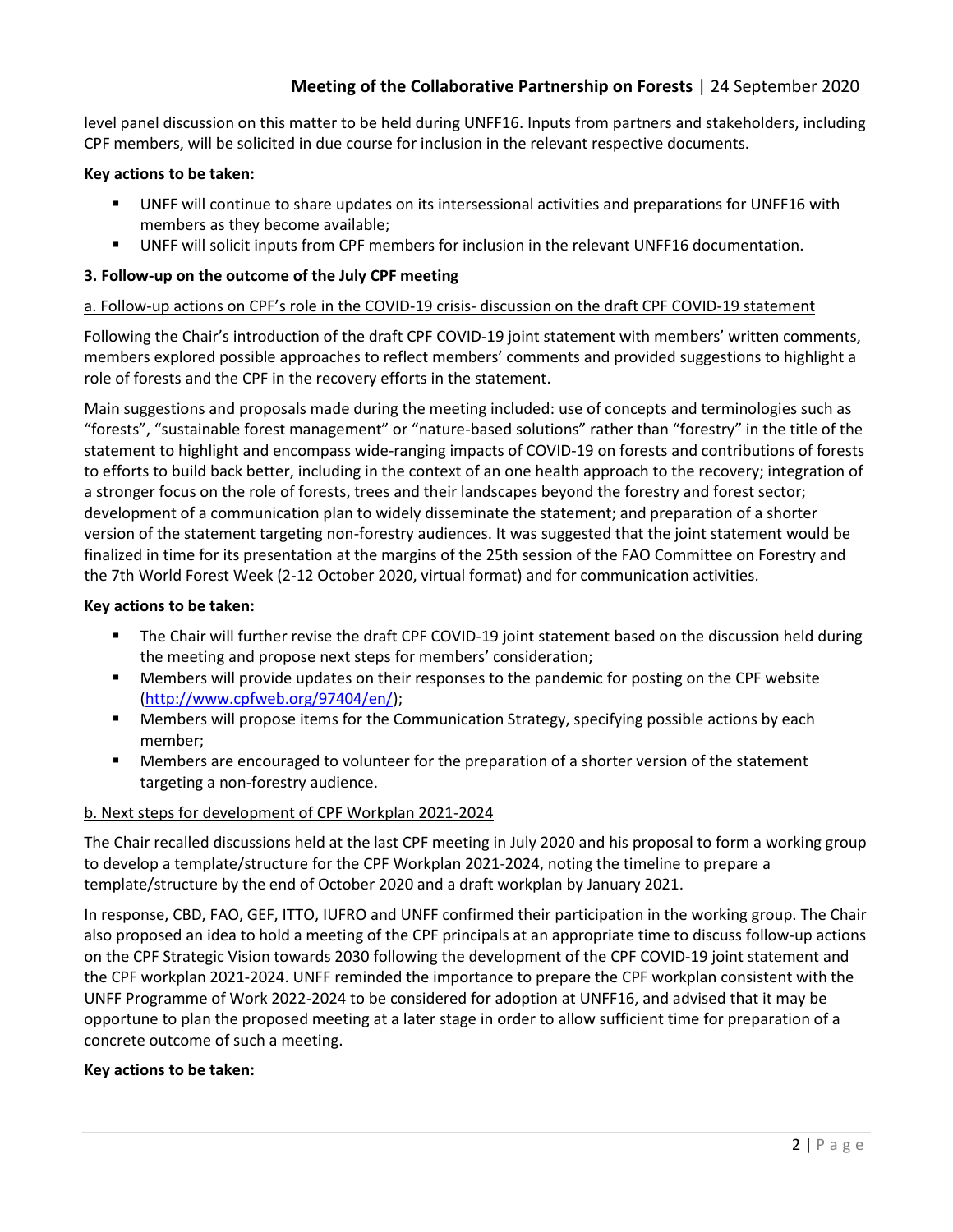- Members are invited to express their interest in participating in the working group to develop a template for the CPF Workplan 2021-2024;
- Members are encouraged to volunteer to chair/lead the working group and to set up its first meeting;
- The Chair/lead member of the working group will propose the date and time of the meeting of the working group to be held in October 2020.

# c. Updates on the Joint Initiative

# Forest Education

FAO provided updates on its activities in collaboration with ITTO and IUFRO, highlighting: no-cost extension of the project until September 2021; a couple of thousands of responses received for the global forest education survey; an international conference on forest education to be held back to back with the World Forestry Congress in May 2021 following its regional consultations; planning of the organization of a high-level plenary event/technical session/side event on forest education during the World Forestry Congress; planning of webinars of the development of the Online Platform for Forest Education and the Online Learning Course on Legal and Sustainable Supply Chains of Tropical Wood and Tropical Forest Products. Members were invited to nominate their focal points for the Joint Initiative to advance its joint activities, including the preparation of a strategy for a multi-year programme on forest education.

### Forest Landscape Restoration

CBD shared updates on its activities on economics for restoration in support of the Joint Initiative on Forest Landscape Restoration, and provided an overview of activities to build a standard framework for data collection on costs and benefits of forest landscape restoration in collaboration with 15-20 contributing organizations, noting its potential to become a standalone joint initiative.

#### Global Forest Expert Panels

IUFRO informed that the Global Forest Expert Panel (GFEP) assessment on forests and poverty alleviation has reached the final proofreading stage and is scheduled to be launched at the virtual event on 15 October 2020. Members were reminded to review the final assessment report and its policy brief for endorsement by 1 October 2020.

#### Global Forest Information Service

IUFRO shared that its board recently approved the establishment of an expert group to conduct a review on the Global Forest Information Service (GFIS) with a view to making recommendations on its future, including in terms of its funding and use of technologies, adding that members of the GFIS steering committee will also participate in the review.

# Green Finance for Sustainable Landscapes

GEF reported that it is nearing the completion of a review of a proposal submitted by CIFOR and UNEP to fund the initial activities of the Joint Initiative on Green Finance for Sustainable Landscapes, noting the expected start of its implementation in the beginning of 2021.

# Sustainable Wood for a Sustainable World

FAO shared that in response to the COVID-19 pandemic, the Sustainable Wood for a Sustainable World (SW4SW) initiative provided information on the disruption of wood value chains due to the pandemic and efforts to build back better. It was added that FAO conducted a global survey targeting the SW4SW community, and prepared a policy brief to be launched in October 2020, highlighting the need to raise funds to meet countries' request for SW4SW-related support and to promote its activities. At the national level, Kenya is scheduled to hold a national dialogue on SW4SW in 2020. A learning guide to improve the capacity of small-holder producers' associations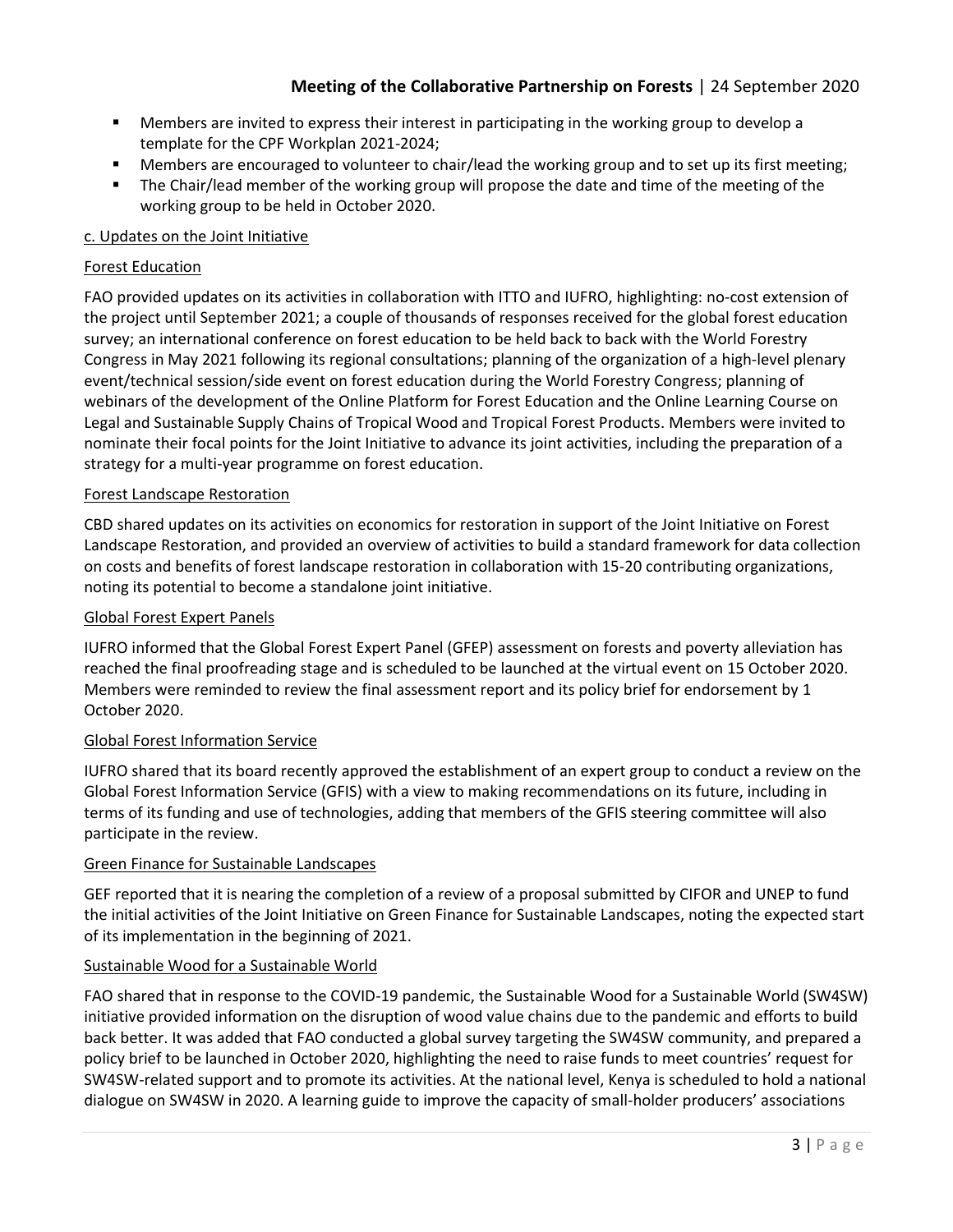for restoration is scheduled to be launched in late October 2020. ITTO expressed its interest in jointly fundraising for the SW4SW activities.

### Global Core Set of Forest-related Indicators

FAO provided updates on the status of the Global Core Set (GCS) of Forest-related Indicators, highlighting: revision of existing methodologies and available data sources for the calculation of tier-2 and tier-3 indicators; preparation of a concept note to advance working definitions of "forest-dependent communities"; strengthened partnership with the International Labour Organization on employment statistics for the forest sector to harmonize methodologies for national data collection and analysis; preparation of a study to assess and improve data consistency, coherence and reliability on wood-based energy; preparation of an index assessment on availability, quality and usage of forest-related socioeconomic information in collaboration with WB to be completed by the end of 2020; exploration of the possibility to integrate some GCS indicators into the 2025- 2030 joint questionnaire for the Global Forest Resources Assessment.

# Wangari Maathai Award

FAO provided updates on the status of preparations for the 2021 Wangari Maathai Award, outlining its forthcoming schedules, including; extended deadline for nominations on 15 October 2020; nomination and selection of the jury members to be completed in October 2020; cash and in-kind contributions from members (CIFOR, ICRAF, IUFRO) to the award prize.

### d. Update on the UN Decade on Ecosystem Restoration

FAO provided updates on the status of preparations for the UN Decade on Ecosystem Restoration, highlighting: the recent release of the Decade's strategy, including its vision, 3 main goals (enhanced global/regional/national/local commitments and actions, increased understanding of benefits of ecosystem restoration, and application of knowledge) and 3 pathways (global movement, political will, and technical capacity); updating of the Decade's website [\(www.decadeonrestoration.org\)](http://www.decadeonrestoration.org/); launch of its visual identity, including a logo and a hashtag #GenerationRestoration, as well as its communication toolkit. The Strategy of the UN Decade on Ecosystem Restoration is available at: [https://www.decadeonrestoration.org/strategy.](https://www.decadeonrestoration.org/strategy)

#### **Key actions to be taken:**

- Members are invited to put forth their recommendation for the jury members of the 2021 WMA; Members are invited to inform their respective networks of the extended deadline for the 2021 nominations (15 October 2020); Members are invited to indicate their cash and/or in-kind contributions to the 2021 WMA prize;
- Members will review the GFEP assessment report on forests and poverty and its policy brief for endorsement by 1 October 2020.

#### **4. Update on forthcoming meetings of members**

# 25th session of the FAO Committee on Forestry (5-9 October 2020, virtual format)

FAO shared updates on the status of preparations for the 25th session of the FAO Committee on Forestry (COFO25, 5-9 October 2020, virtual format), providing an overview of the programme, including: high-level dialogue sessions on halting deforestation and the 25th anniversary of COFO; and World Forest Week events (on 2 and 12 October 2020) on Global Forest Resources Assessment, transforming agriculture and food systems, vision and strategy for FAO's work on nutrition, future of forests in Asia and the Pacific, education, COVID-19, the UN Decade of Ecosystem Restoration, drylands and one health.

#### XV World Forestry Congress (24–28 May 2021, Seoul, Republic of Korea)